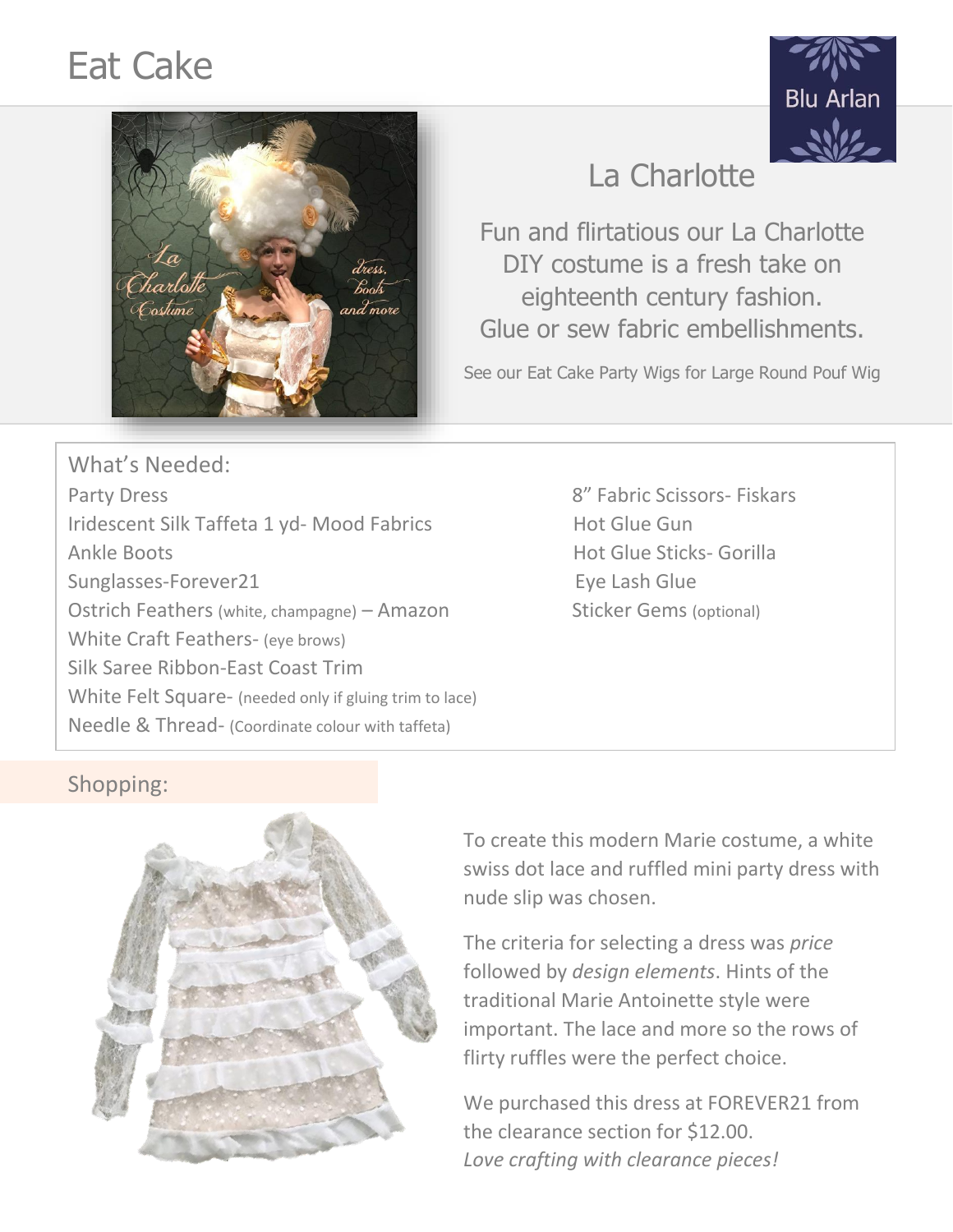#### The Bits & Pieces:

DIY Round Pouf Wig *See our,* EAT CAKE Party Wig PDF for instructions.

 Orange transparent sunglasses look great. This pair came from Forver21 and cost \$7.99 on sale.

Add 18<sup>th</sup> century charm to a modern party dress by adding ruffles, sashes and bows. Fabric embellishment can be attached a few ways. Hot glue is quick, easy and temporary. Fabric glue, hand or machine stitching will be permanent.

Iridescent Silk Taffeta is an interference fabric that appears to change colour.

Champagne Ostrich Feathers



Embellished boots features taffeta wraps w/ rose knots and ostrich feathers No Sew, No Glue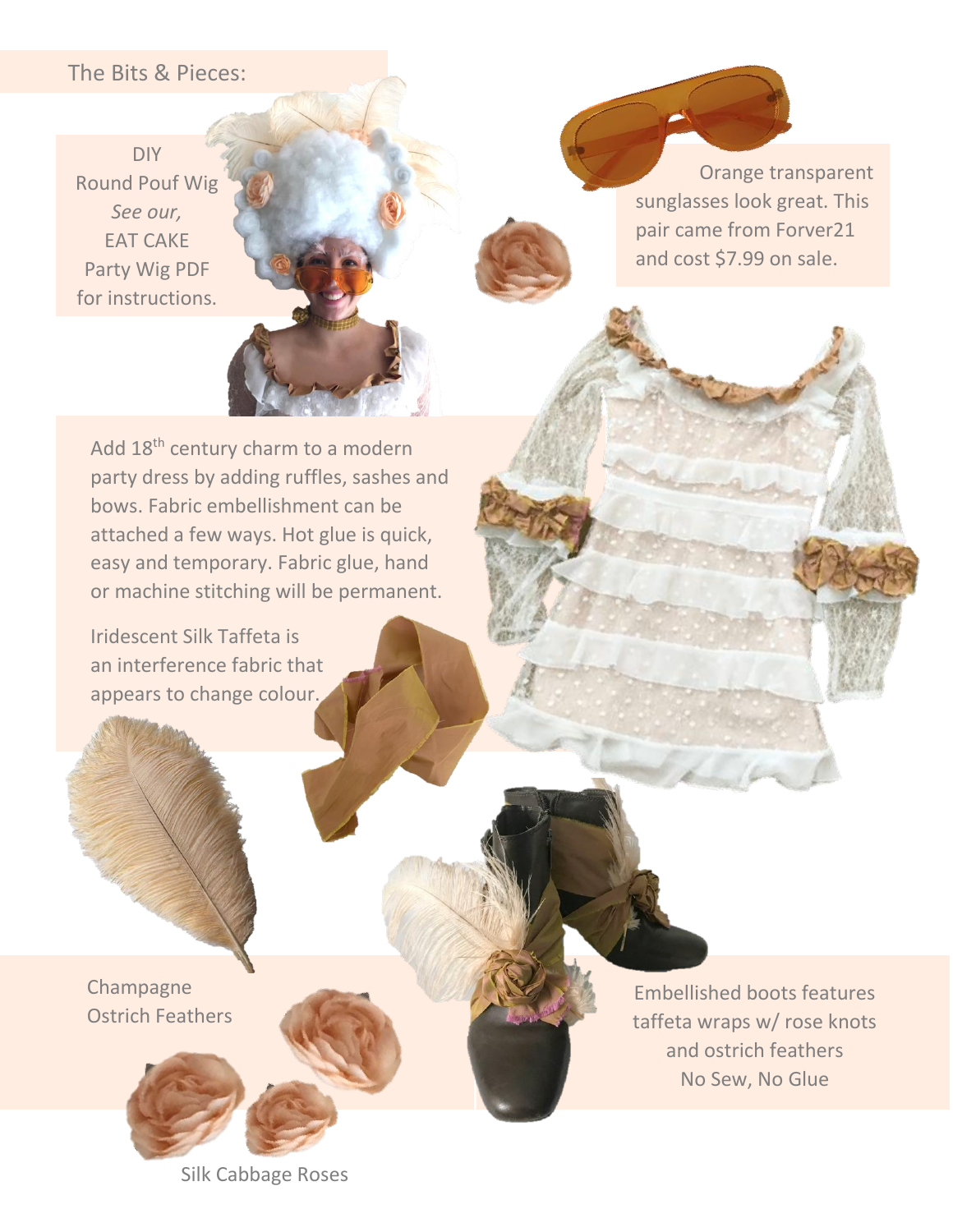#### How To Make It: Dress



1-Determine what areas of the dress to embellish. We added an inner ruffle to the neckline, pouf ruffles on each sleeve and a sash around the waist.

2- Fabric will need to be ripped into strips. We tore 4 strips 4" wide x 47" long.

3- Ripping the strips over cutting them will yield a nice frayed edge. After each strip has been ripped pull the loose threads to create a finished fray in each side of the strips. *Note: Strip sizes should be altered to fit the dress design if needed.*



4- To make the collar ruffle, fold one 4" wide strip in half (2" wide). Run a straight stitch the length of the strip slightly above the folded side of the fabric.

5- Secure one end of the thread and pull the other to create a ruffle

6- Set the ruffle inside the collar for sizing. Adjust the gathered ruffle to fit within the space. Hot glue, fabric glue or sew the ruffle in place. If needed cut any excess ruffle off.



7- To make the side ruffles, take one 4" x 47" strip. Pull side threads to create frayed edges.

8- Stitch a straight stitch through the center of the strip, full length.

9- Holding one end of the thread, pull the other to create a gathered ruffle. Fluff ruffle. Repeat process for remaining side sleeve ruffles.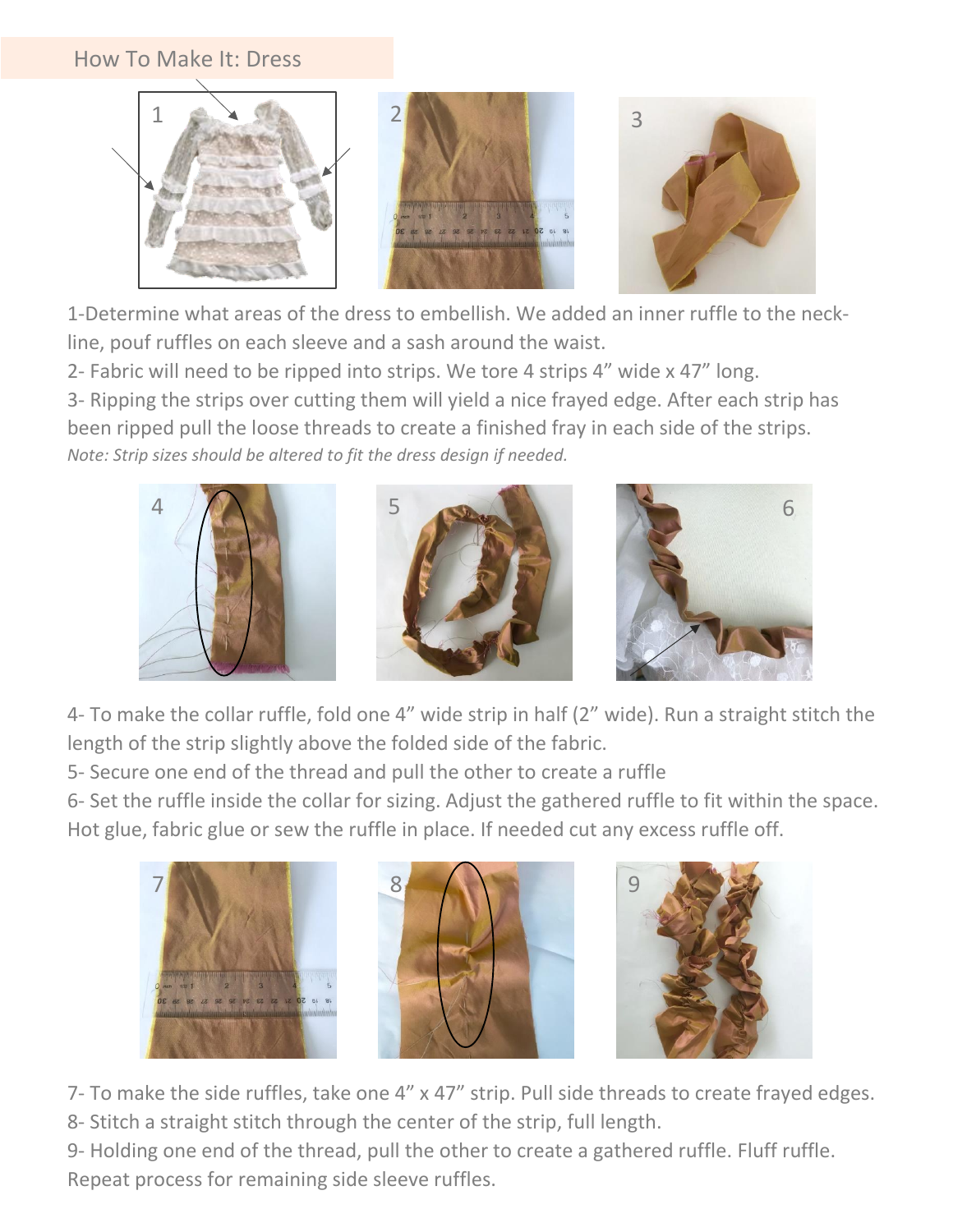

10- Size and fluff ruffle around sleeve.

11- Attach the ruffles to the sleeves. If using glue on a lace sleeve, place a strip of felt behind the lace. Glue or sew ruffle in place.

12- Repeat the above steps for the second sleeve. Additional ruffles can be added to the sleeves or around the bottom of the dress. Measure areas for correct stipe sizes.

13- To finish the look, create a simple tie sash using the fourth ripped strip.

For a larger or more intriguing sash, use a few strips to create a rose knot closure (see boot instructions). Add sparkle with sticker gems.

Choker is made by loosely tying a piece of piece of silk saree ribbon around the neck.



#### How To Make It: Feather Eyebrows

*Whimsical Brows Quick, Easy and Inexpensive*







Select 2 small white craft feathers that are similar in size and shape. Apply a bead of eye lash glue to the back vein of the feather.

Place feather on eye brow. Hold until glue sets. Cover any visible brow with concealer. Tint white feathers with powder eye shadow to colour. Add adhesive gems.